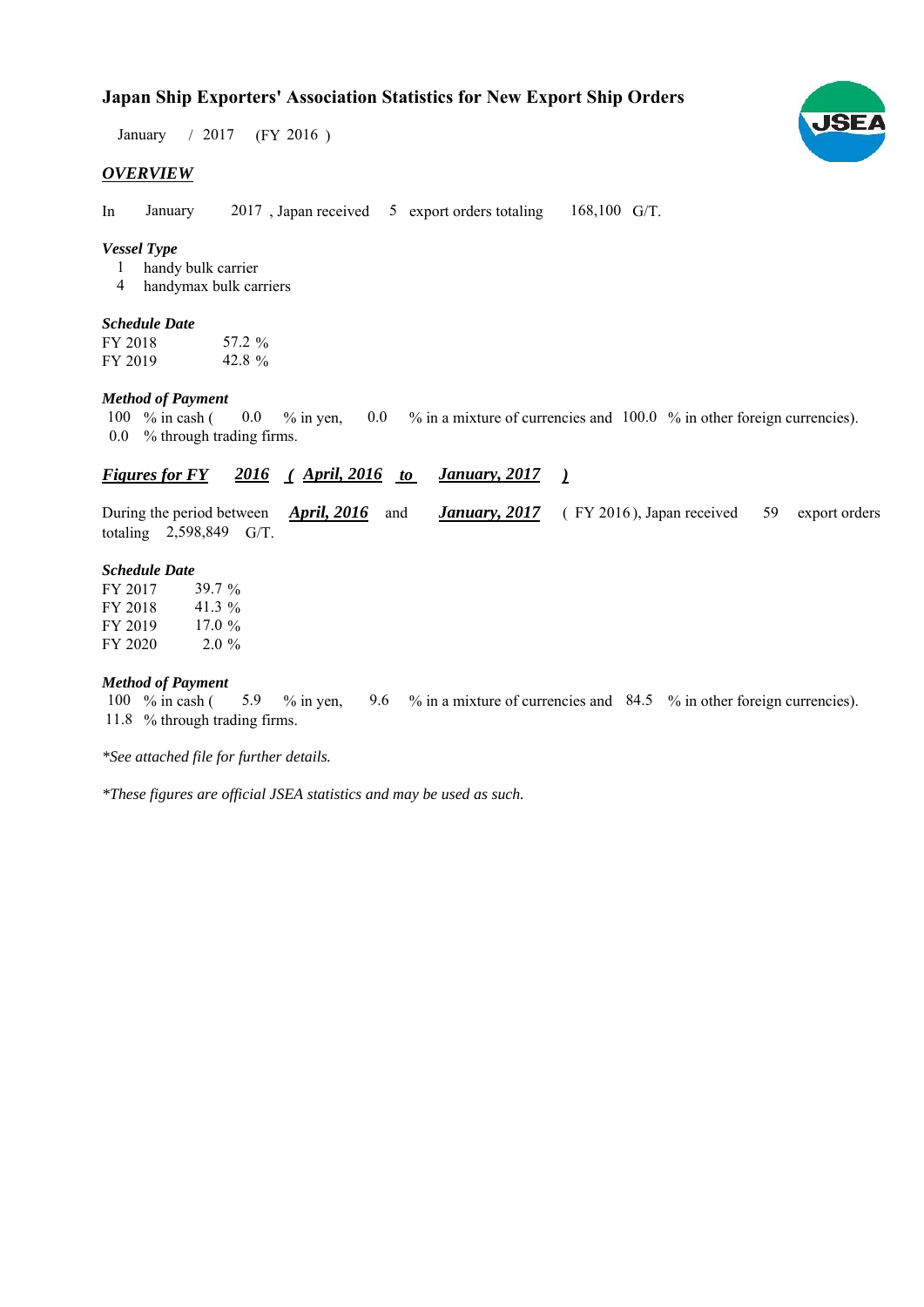#### New Export Orders Placed in January 2017 (FY 2016) Based on Fiscal Year

No. G/T No. G/T No. G/T No. G/T No. G/T No. G/T No. G/T No. G/T General Cargos 49 4,315,137 0 0 0 0 0 0 0 0 0 0 0 0 0 0 Bulk Carriers 1 232 9,138,799 28 1,114,450 2 80,400 3 112,700 6 317,200 5 168,100 44 1,792,850 52 2,181,850 Tankers | 108 | 6,723,599 | 10 | 370,399 | 1 | 44,400 | 2| 223,600 | 2| 167,600 | 0 | 0 | 15 | 805,999 | 23 | 1,534,199 Combined Carriers 0 0 0 0 0 0 0 0 0 0 0 0 0 0 0 0 Others | 0 | 0|| 0 | 0| 0| 0| 0| 0| 0| 0| 0| 0| 0 Total 389 20,177,535 38 1,484,849 3 124,800 5 336,300 8 484,800 5 168,100 59 2,598,849 75 3,716,049 FY 2016 / FY2015 (%) \* 156.6 12.3 12.3 3.6 30.7 21.4 144.5 13.7 \* 13.7 \* 16.7 In CGT | | 9,502,859|| | 680,096| | 58,678| | 124,285| | 185,332| | 83,409| | 1,131,800|| | 1,576,163 Apr 15 to Mar 16 Apr 16 to Sep 16 October 2016 November 2016 Jan 16 to Dec 16 Description December 2016 January 2017 Apr 16 to Jan 17

*Figures for shipbuilding orders of 500 G/T and over for export as steel vessels placed with JSEA members are covered.*

\*FY 2015/FY2014

\*\*Calendar Year 2016

JSEA (February 2017)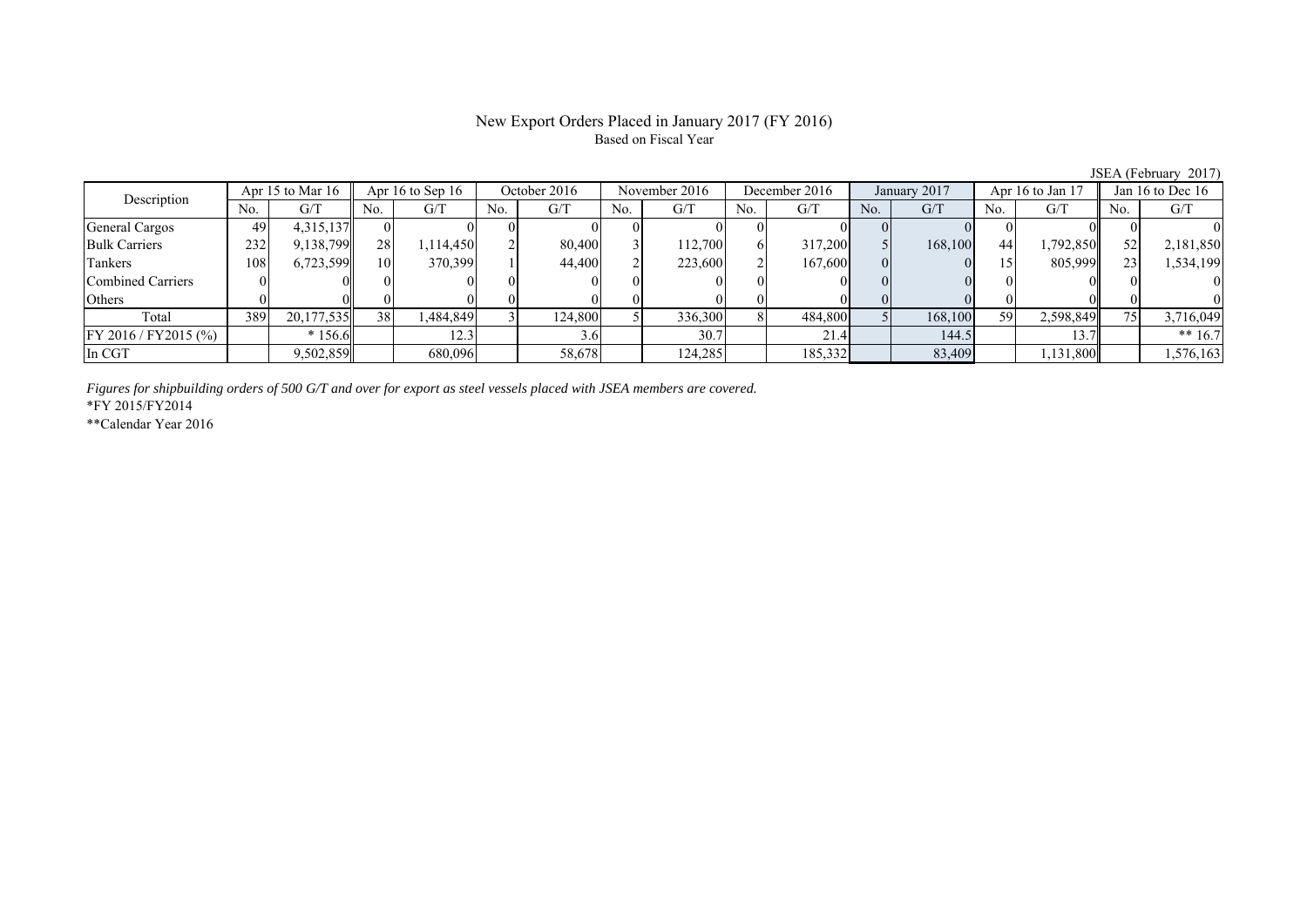### Export Ships Delivered in January 2017 (FY 2016) Based on Fiscal Year

No. G/T No. G/T No. G/T No. G/T No. G/T No. G/T No. G/T No. G/T General Cargos ( 16 1,018,573 7 333,889 1 75,036 1 144,285 0 0 1 2 148,999 11 702,209 15 944,726 Bulk Carriers 252 9,860,726 106 4,169,987 14 509,086 13 559,193 4 103,043 37 1,285,613 174 6,626,922 226 9,025,198 Tankers | 22 | 801,222|| 13| 678,663 | 0| 4 | 324,302 | 0| 6 | 677,130 | 23 | 1,260,095 || 30 | 1,539,730 Combined Carriers 0 0 0 0 0 0 0 0 0 0 0 0 0 0 0 0 Others | 4 | 156,815 || 0 | 0 | 0 | 0 | 0 | 0 | 0 | 0 | 0 | 3 | 147,546 Total 294 11,837,336 126 5,182,539 15 584,122 18 1,027,780 4 103,043 45 1,691,742 208 8,589,226 274 11,657,200 FY 2016 / FY2015 (%) \* 100.6 95.0 82.4 190.3 27.6 97.4 97.5 \*\* 105.9 In CGT 5,728,124 2,441,143 283,407 433,445 56,545 837,233 4,051,773 5,550,565 Description Apr 15 to Mar 16 Apr 16 to Sep 16 October 2016 November 2016 December 2016 January 2017 Apr 16 to Jan 17 Jan 16 to Dec 16

*Deliveries of new shipbuilding orders of 500 G/T and over for export as steel vessels placed with JSEA members are covered.*

\*FY 2015/FY2014

\*\*Calendar Year 2016

JSEA (February 2017)